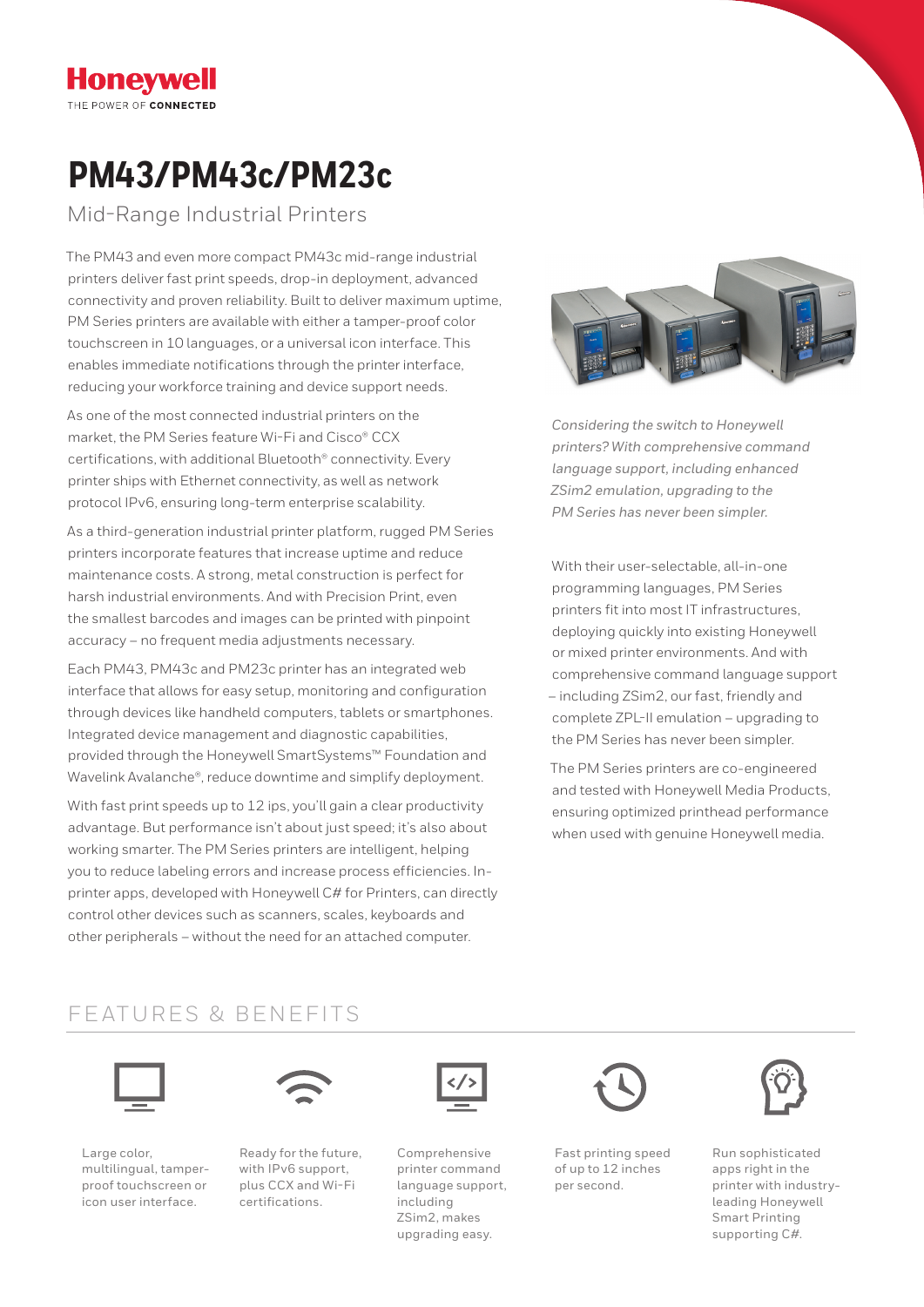# **PM43/PM43c/PM23c** Technical Specifications

#### **DESCRIPTION**

Industrial mid-range, direct thermal and thermal transfer label, ticket and tag printer. Also available with RFID.

### PHYSICAL CHARACTERISTICS

**PM43:**

**L x H x W:** 483 mm x 295 mm x 284 mm (19.0 in x 11.6 in x 11.2 in) **Weight:** 15.82 kg (34.88 lb)

**PM43c:**

**L x H x W:** 431 mm x 181 mm x 253 mm (17.0 in x 7.1 in x 9.9 in) **Weight:** 12.5 kg (27.65 lb)

**PM43c with Dome Door: L x H x W:** 500 mm x 245 mm x 253 mm (19.6 in x 9.6 in x 9.9 in)

**Weight:** 12.71 kg (28.02 lb)

**PM23c:**

**L x H x W:** 431.84 mm x 181 mm x 205.5 mm (17 in x 7.13 in x 8.09 in)

**PM23c with Dome Door:**

**L x H x W:** 500.22 mm x 244.87 mm x 205.5 mm (19.69 in x 9.64 in x 8.09 in)

**PM23c with Bag Tag Door: L x H x W:** 431.84 mm x 207 mm x 205.5 mm (17 in x 8.15 in x 8.09 in) **Weight:** 9.5 kg (21 lb)

#### PM43/43C PRINT SPECIFICATIONS

**Max. Width at 203 dpi:** 108 mm (4.25 in) **Max. Width at 300 dpi:** 106 mm (4.17 in) **Max. Width at 406 dpi:** 104 mm (4.09 in) **Max. Length at 203 dpi:** 4.8 m (15.75 ft) **Max. Length at 406 dpi:** 1.2 m (3.94 ft)

#### PM23C PRINT SPECIFICATIONS

**Max. Width at 203 dpi:** 56 mm (2.2 in) **Max. Width at 300 dpi:** 56 mm (2.2 in) **Max. Width at 406 dpi:** 64 mm (2.5 in)

#### RFID STANDARDS & FREQUENCIES

18000-6C / EPC Class 1 Generation 2 865–928 MHz radio configured to comply with local UHF RFID regulations including FCC and ETSI. Contact local representative for availability in particular regions.

#### PRINT SPEED

**At 203/300 dpi:** 100–300 mm/s (4–12 ips) **At 406 dpi:** 100–250 mm/s (4–10 ips)

#### PRINT RESOLUTION

**At 203 dpi:** 8 dots/mm **At 300 dpi:** 11.8 dots/mm **At 406 dpi:** 16 dots/mm

#### MEDIA

**Type:** Labels and Tags, Linerless and Linered media **PM43/43c Max./Min. Width:** 114/19 mm (4.5/0.75 in) **Thickness:** 3 mil to 10.4 mil **PM23c Max./Min. Width:** 68/19 mm (2.7/0.75 in) **Configuration:** Roll-fed or fanfold **Sensing:** Gap, notch, black mark, continuous **Label Roll Max. Diameter:** 152 mm (6 in) for long door models; 213 mm (8.38 in) for all other models **Label Roll Core:** 38–76 mm (1.5–3 in) **Type:** Ribbons **PM43 Roll Max. Diameter:** 80 mm (3.15 in), approx. 450 m (1,476 ft)

**PM23/43c Roll Max. Diameter:** 61 mm (2.40 in), 229 m (751 ft)

**Core ID:** 25 mm (1 in)

**Type:** Wax, mid-range, resin **Genuine Honeywell Media:**

[www.honeywellaidc.com/media](http://www.honeywellaidc.com)

#### INTERFACES

#### **Standard:**

Ethernet 10/100 Mbps RS-232, up to 115.2 KB/s

#### **Supported Serial Protocols:**

#### **Fingerprint/Direct Protocol:** XON/XOFF, ENQ/ACK, DSR/DTR, RTS/CTS

**IPL:** XON/XOFF, Honeywell Std. Protocol  $USB20$ 

USB Host (X1 on PM23c/PM43c, X2 on PM43) **Optional:**

#### Parallel IEEE 1284

Industrial Interface (8 digital in/out, 4 analog relays, 1 RS-232/422/485 port) Dual Serial ports RS-232, RS-422, RS-485 and 20 mA Current Loop Dual USB Host

#### **Wireless:**

IEEE 802.11 a/b/g/n + Bluetooth Wi-Fi Certified, CCX (Cisco) version 4 Certified Static WEP (64-bit and 128-bit), Dynamic WEP (TLS, TTLS, PEAP, LEAP, EAP-FAST), WPA (TKIP/CCKM Personal and Enterprise), WPA2 (AES-CCMP/CCKM Personal and Enterprise) Multiple industrial antenna options for maximized coverage

#### **Supported Protocols:**

TCP/IP suite (TCP, UDP, ICMP, IGMP), LPR/ LPD, FTP, BOOTP, DHCP, HTTP, SNMPv1/2c/3, SNMP-MIBII supported – over UDP/IP (private enterprise MIB included), SMTP Supports IPv4 and IPv6